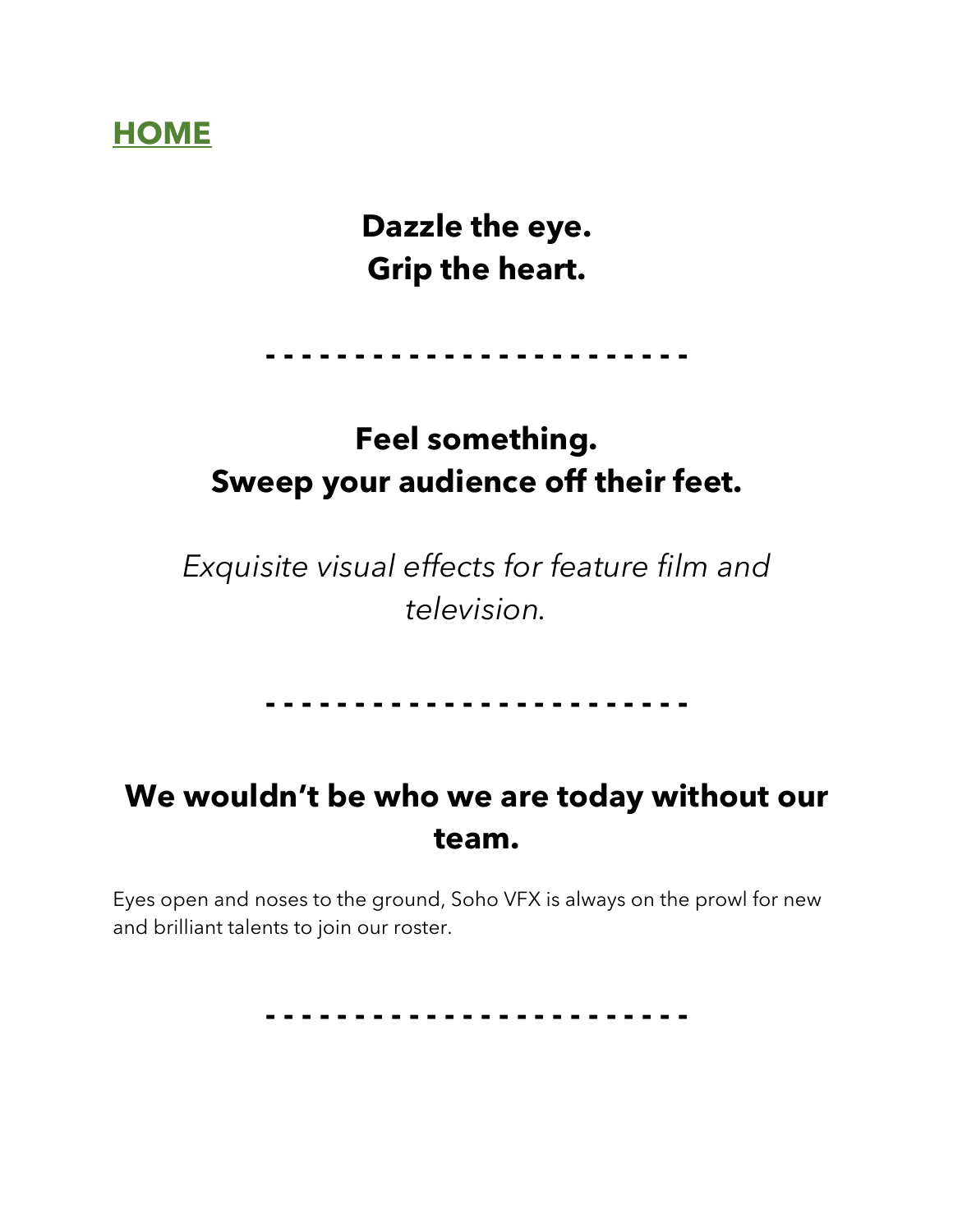# **Visit us.**

New studio. New chapter. We're thrilled about our freshly renovated and cleverly retrofitted space at 50 Edwin Avenue in Toronto's lively Junction neighbourhood. We invite you to come for a tour anytime!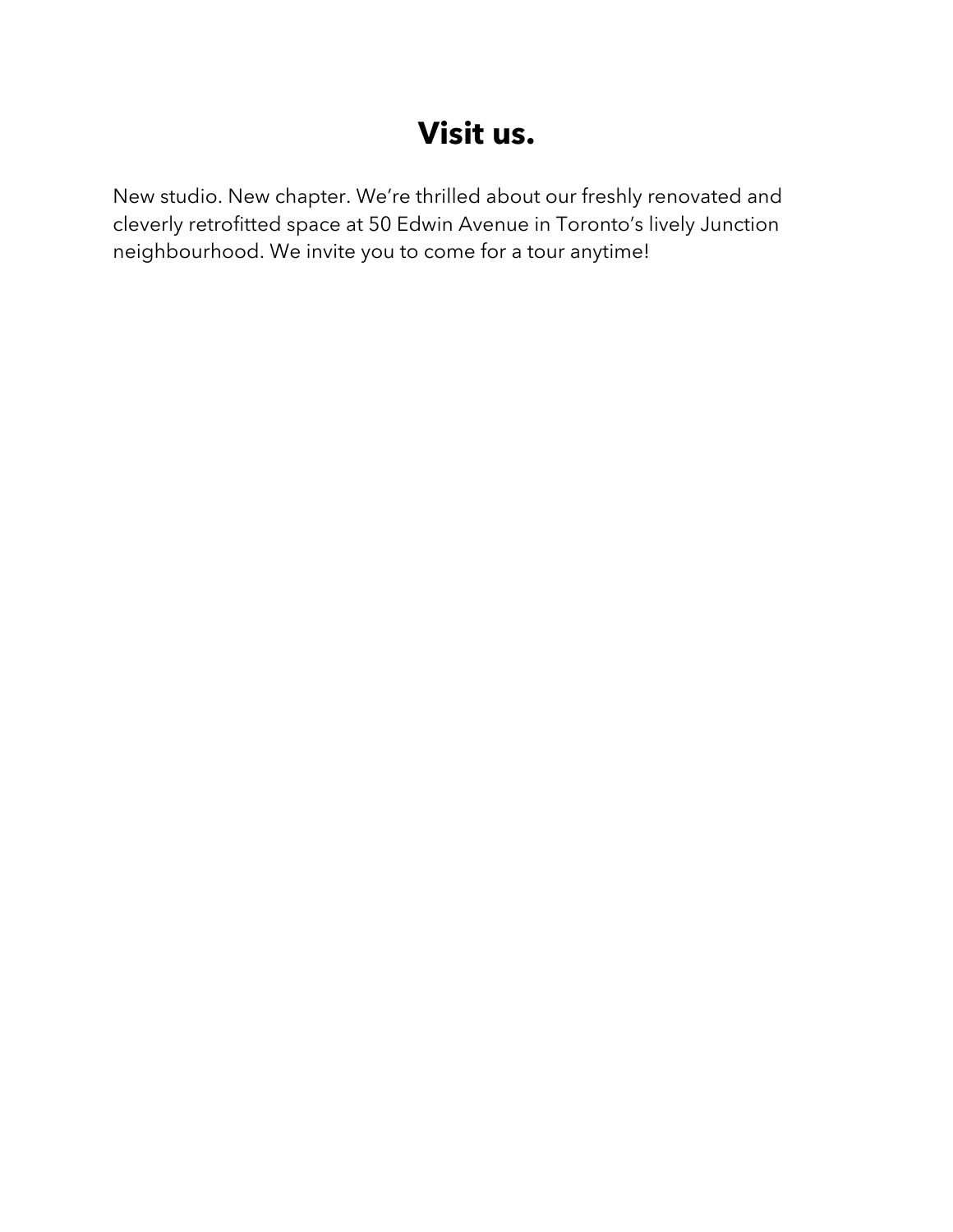

### **We create, we innovate, we trailblaze**  *Thrilling visual effects for feature films and television*

Nearly 20 years ago, in 2002, Soho VFX was born. What began as a boutique visual effects studio today has grown into an innovative, talented and quirky team of artists, supervisors, developers and support staff. From concept, to filming, to polished final product, we work collaboratively to create truly exceptional client experiences throughout each stage of the visual production process.

#### **Where the magic happens**

Soho VFX purchased an old power station building in The Junction in Toronto. After floor-to-ceiling renovations designed to fit our exact needs, it became our new home in 2020. 17,000 square feet spreads over three floors, featuring two screening rooms, a full kitchen and eating area, our beloved silo, rooftop patio, and numerous offices and work spaces that fuel cooperation, productivity and inventiveness to make the extraordinary happen every day.

#### **It's a privilege to do what we do**

Soho VFX is driven by passion, vision and an endless sea of creativity. Every project brings its own challenges – and we love rising to the occasion. The excitement is infectious as we work together to bring never-seen-before visual concepts to life, on schedule and on budget.

#### **There's no bridge we won't cross for a client**

At Soho VFX, there's no greater sense of satisfaction than creating visual effects we're truly proud of, and putting smiles on our clients' faces. For us it's about far more than doing the job – it's about providing a complete experience that's fun, productive and cutting-edge every step of the way.

#### **Security is a top priority**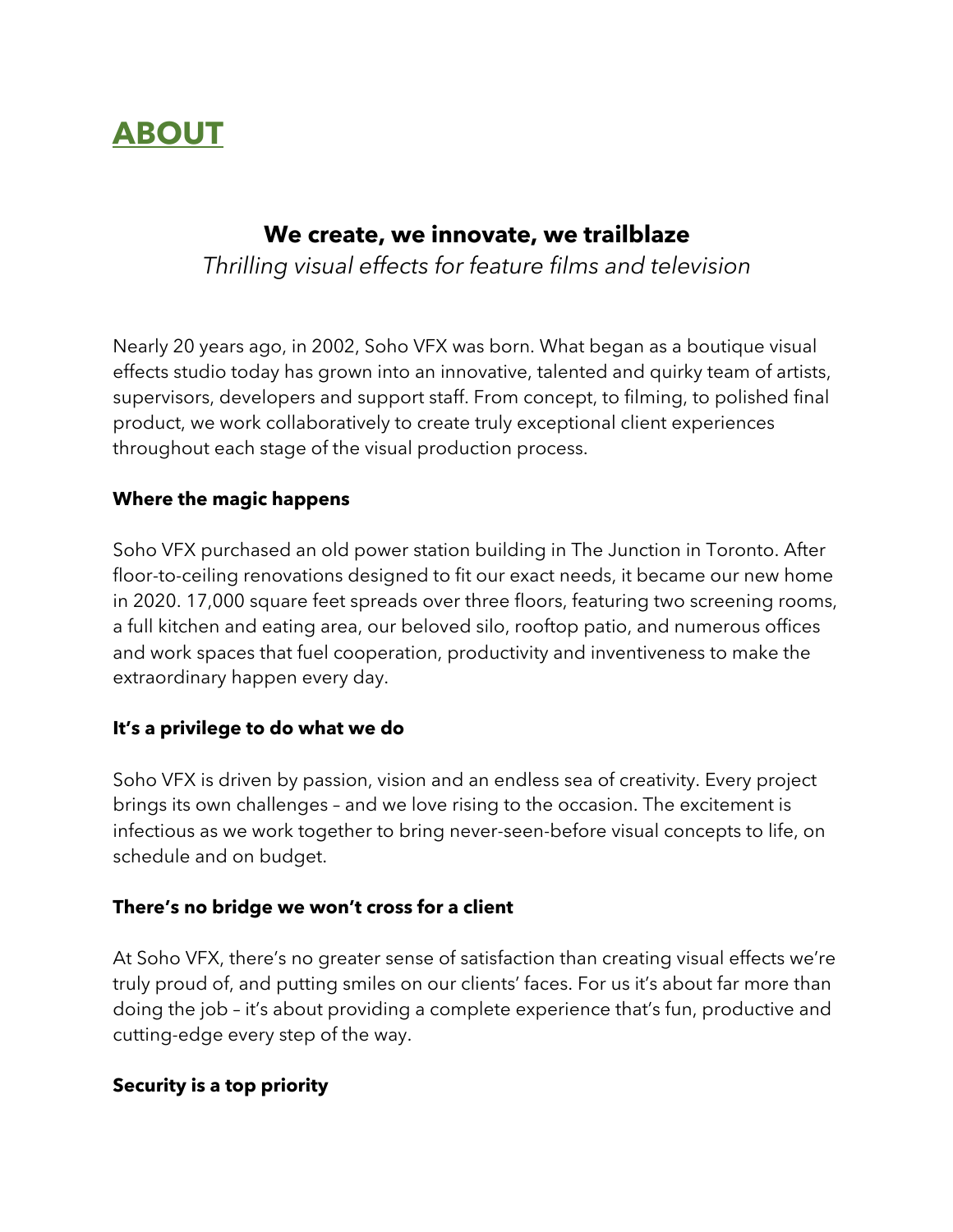We understand intimately the importance of security in our industry. That's why our systems are constantly monitored, upgraded and tested. We use advanced firewall protection, secure transfer connections and full encryption for all physically and digitally shipped assets.

Want to learn more about Soho VFX?

We'd love to talk. Contact us today.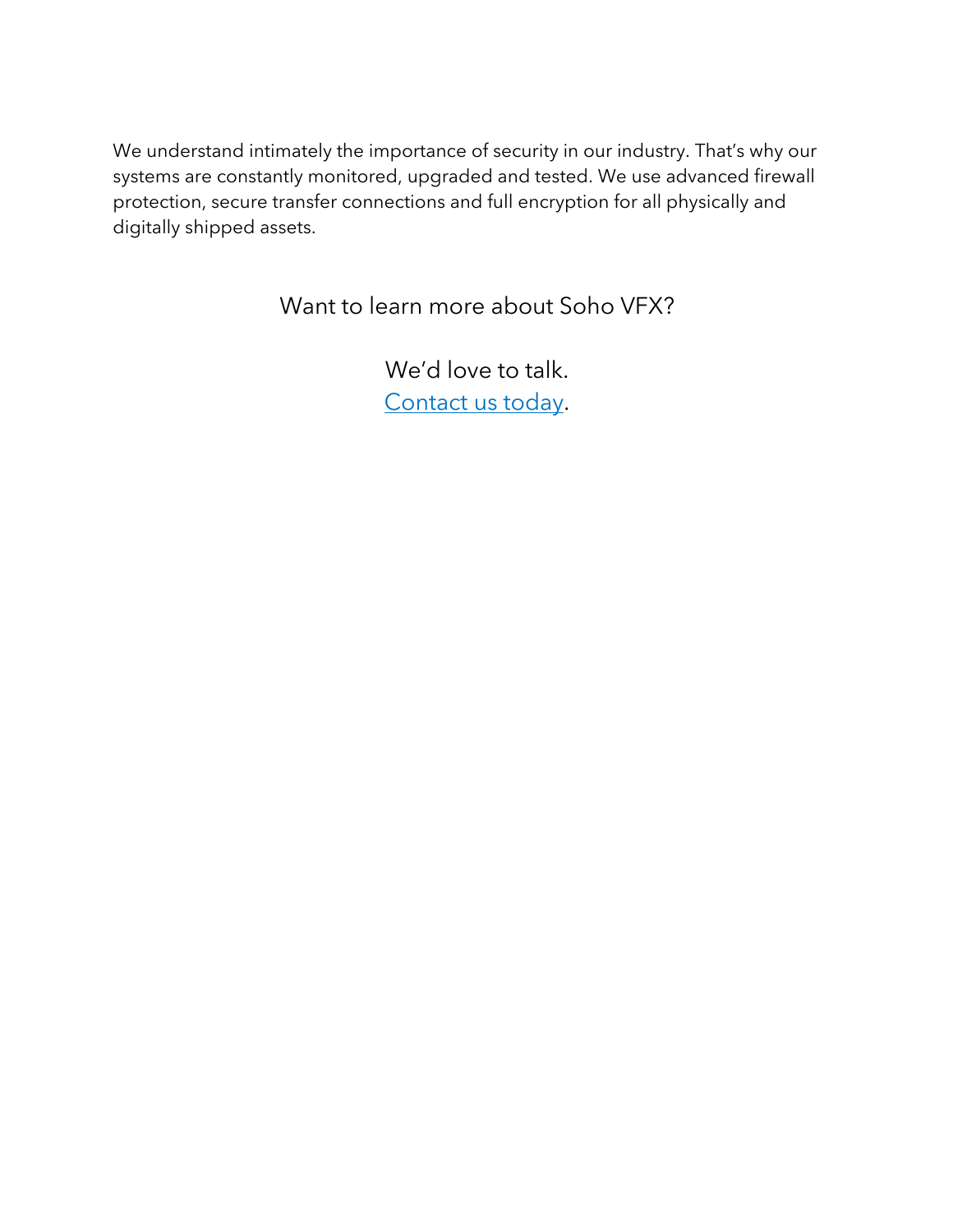## **OUR WORK**

# **Impossible?**  *Everything is possible.*

# **Whatever your mind can imagine, we can put it on screen for your audiences to enjoy.**

We add characters to a scene that doesn't have any. We blow up a building, yet it still stands. We change entire environments and surroundings to defy reality.

For big-box blockbusters, indie movies and television, our visual effects are innovative, impactful and precisely to spec.